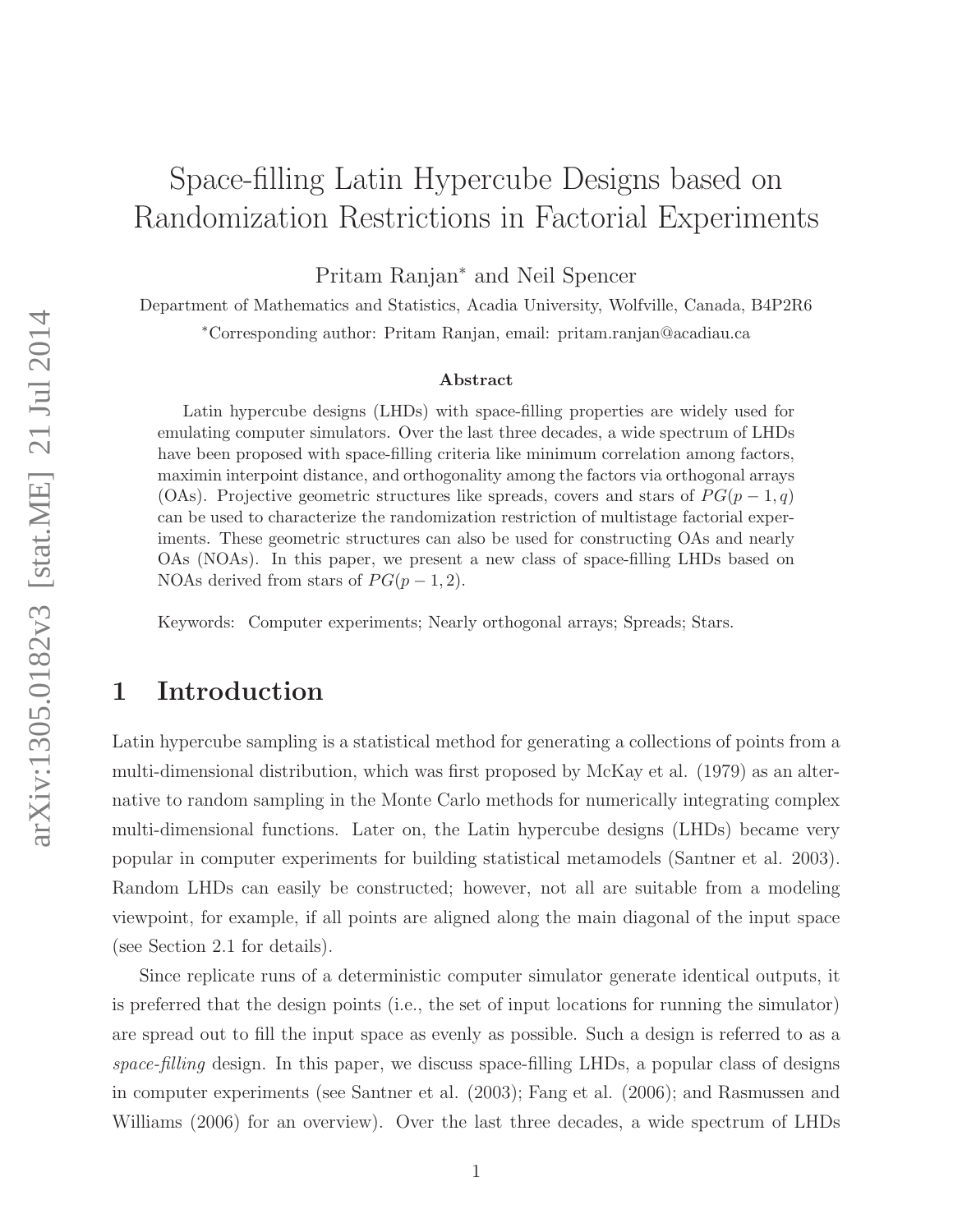have been proposed with different space-filling criteria, for instance, minimum correlation among factors (Iman and Conover 1982), maximin interpoint distance (Morris and Mitchell 1995), and orthogonality among the factors via OAs (Owen 1992; Tang 1993). Definition 1 of Section 2.1 formalizes the definition of an OA. The construction of LHDs with spacefilling criteria like maximin distance or minimum correlation often requires computationally intensive search, whereas, OA-based LHDs are easy to construct as long as the OAs exist.

The existence of a desired OA is not always guaranteed, and the construction can also be challenging (Hedayat et al. 1999). OAs can be constructed using a variety of combinatorial objects like linear codes, difference schemes and mutually orthogonal Latin squares. Rains et al. (2002) discussed the existence and construction of OAs using a spread of a finite projective space,  $\mathcal{P} = PG(p-1, q)$ , and called them *geometric OAs*. The finite projective space  $\mathcal{P} = PG(p-1, q)$  is the set of all p-dimensional pencils over  $GF(q)$ , or equivalently, a geometry whose {points, lines, planes, ..., hyperplanes} are the subspaces of  $V_q^p$  of rank  $\{1, 2, 3, ..., p-1\}$ , where  $V_q^p$  is a vector space of rank p over  $GF(q)$ , and the dimension of a subspace (or flat) of  $P$  is one less than the rank of a subspace of  $V_q^p$ . This paper focuses on a class of LHDs that are based on projective space over  $GF(2)$ , i.e.,  $PG(p-1, 2)$ .

Ranjan et al.  $(2009)$  established an equivalence between  $2<sup>p</sup>$  factorial experiments with multiple randomization restrictions and various geometric structures of  $PG(p-1,2)$  (e.g., spreads and covers). Here, a point (or pencil) in  $PG(p-1, 2)$  corresponds to a factorial effect, and a spread of  $P$  is a set of disjoint flats of  $P$  that covers all points of  $P$ . For example, in a 2<sup>4</sup> factorial experiment,  $\mathcal{P} = \{A, B, AB, C, AC, ..., ABCD\}$  is a  $PG(3, 2)$ , and  $\psi = \{S_1 =$  ${D, BC, BCD}, S_2 = {C, AB, ABC}, S_3 = {B, ACD, ABCD}, S_4 = {A, BD, ABD}, S_5 =$  $\{CD, AC, AD\}$  is a spread of 1-flats of P. Randomization restrictions at stage i of a factorial experiment is characterized by a randomization defining contrast subspace (RDCSS) obtained by spanning  $t_i(\leq p)$  linearly independent randomization factors (or factorial effects), which is equivalent to a  $(t_i-1)$ -flat of  $P$  (e.g.,  $S_i$ 's in  $\psi$ ). Such RDCSSs are similar to block defining contrast subgroups in a blocked factorial design, but have to be separate for every stage. See Section 2.2 for a detailed discussion on RDCSSs.

For efficient analysis of a multistage factorial experiment, it is desirable to construct disjoint RDCSSs. However, in many practical situations (e.g., the plutonium alloy experiment of Bingham et al. 2008), overlap among the RDCSSs cannot be avoided. For such cases, Ranjan et al. (2010) proposed designs based on a new geometric structure called a *star* - a set of distinct flats of  $PG(p-1, q)$  that share a common overlap (the nucleus). A star that is also a cover (referred to as a *covering star*) of  $PG(p-1,q)$ simplifies to a spread if the nucleus is empty. For example, in a  $2<sup>5</sup>$  factorial experiment,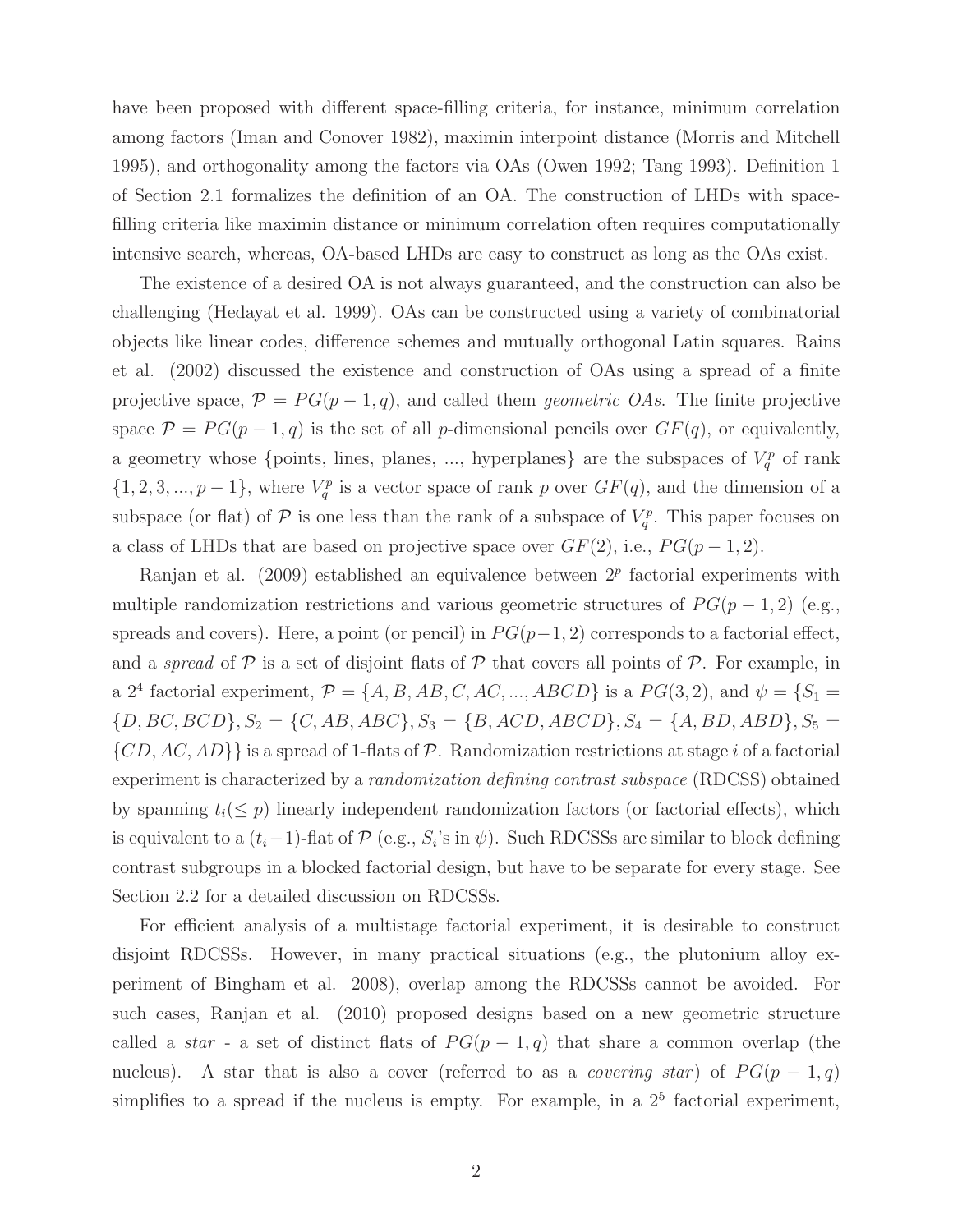$\mathcal{P} = \{A, B, AB, C, AC, ..., ABCDE\}$  is a  $PG(4, 2)$ , and  $\Omega = \{R_1, R_2, R_3, R_4, R_5\}$  is a covering star with five rays,  $R_1 = \langle D, BC, ABCDE \rangle$ ,  $R_2 = \langle C, AB, ABCDE \rangle$ ,  $R_3 =$  $\langle B, ACD, ABCDE \rangle$ ,  $R_4 = \langle A, BD, ABCDE \rangle$  and  $R_5 = \langle CD, AC, ABCDE \rangle$ , and nucleus  $\pi = \{ABCDE\}$  of P, where  $\langle F_1, ..., F_n \rangle$  denotes the span of  $F_1, ..., F_n$ .

We have discovered a new class of space-filling LHDs that can be constructed using stars of  $PG(p-1, 2)$ . It turns out that a star with non empty nucleus generates near-OAs (NOAs). In general, a near-OA is an array in which the orthogonality requirement is nearly satisfied (for details, see Taguchi 1959; Wang and Wu 1992; Nguyen 1996; Wu and Hamada 2000; and Xu 2002). In the spirit of Rains et al. (2002), we sometimes refer to these star-based NOAs as geometric NOAs. By following Tang's OA-based LHD construction algorithm, we construct a class of geometric NOA-based LHDs. Although such LHDs are not always very space-filling, a near orthogonality (e.g., Xu and Wu 2001) or space-filling criterion can be used to search for a good one. To avoid the search, we also propose a set of guidelines for carefully distributing the factorial effects among RDCSSs of the star which ensures spacefilling LHDs. It is worth noting that the existence of OA-based LHDs are limited to only few  $n \times d$  combinations, whereas, the existence conditions for stars are less stringent.

The remainder of the paper is organized as follows. Section 2 presents an overview of LHDs, RDCSSs in a  $2^p$  factorial experiment, and spreads and stars of a  $PG(p-1, q)$ . In Section 3, we establish theoretical results for the existence and an algorithm of the construction of geometric-NOAs. Section 4 concludes the paper with a few remarks.

### 2 Background

This section starts with a brief review on random LHDs and OA-based LHDs. Then a few results are presented to establish the equivalence between a multistage factorial design with randomization restrictions and geometric structures of  $PG(p-1, 2)$ .

#### 2.1 Latin hypercube designs

Let  $L(n, d)$  be an LHD with n runs in d factors (dimension of input space), where  $L_{ij}$  denotes the level of factor j in the i-th experimental run, and each factor includes n uniformly spaced levels. In computer experiments, the input spaces are typically bounded hyperrectangles, and can be transformed to unit hypercubes. A random  $L(n, d)$  in  $[0, 1]^d$  has  $L_{ij} =$  $(\pi_j(i) - u_{ij})/n$  for  $1 \leq j \leq d$  and  $1 \leq i \leq n$ , where  $u_{ij} \sim Unif(0,1)$  and  $(\pi_j(1), ..., \pi_j(n))$ is a random permutation of  $\{1, ..., n\}$  (see Tang (1993) for details). Ignoring the  $Unif(0, 1)$ perturbations, there are  $(n!)^d$  distinct LHDs.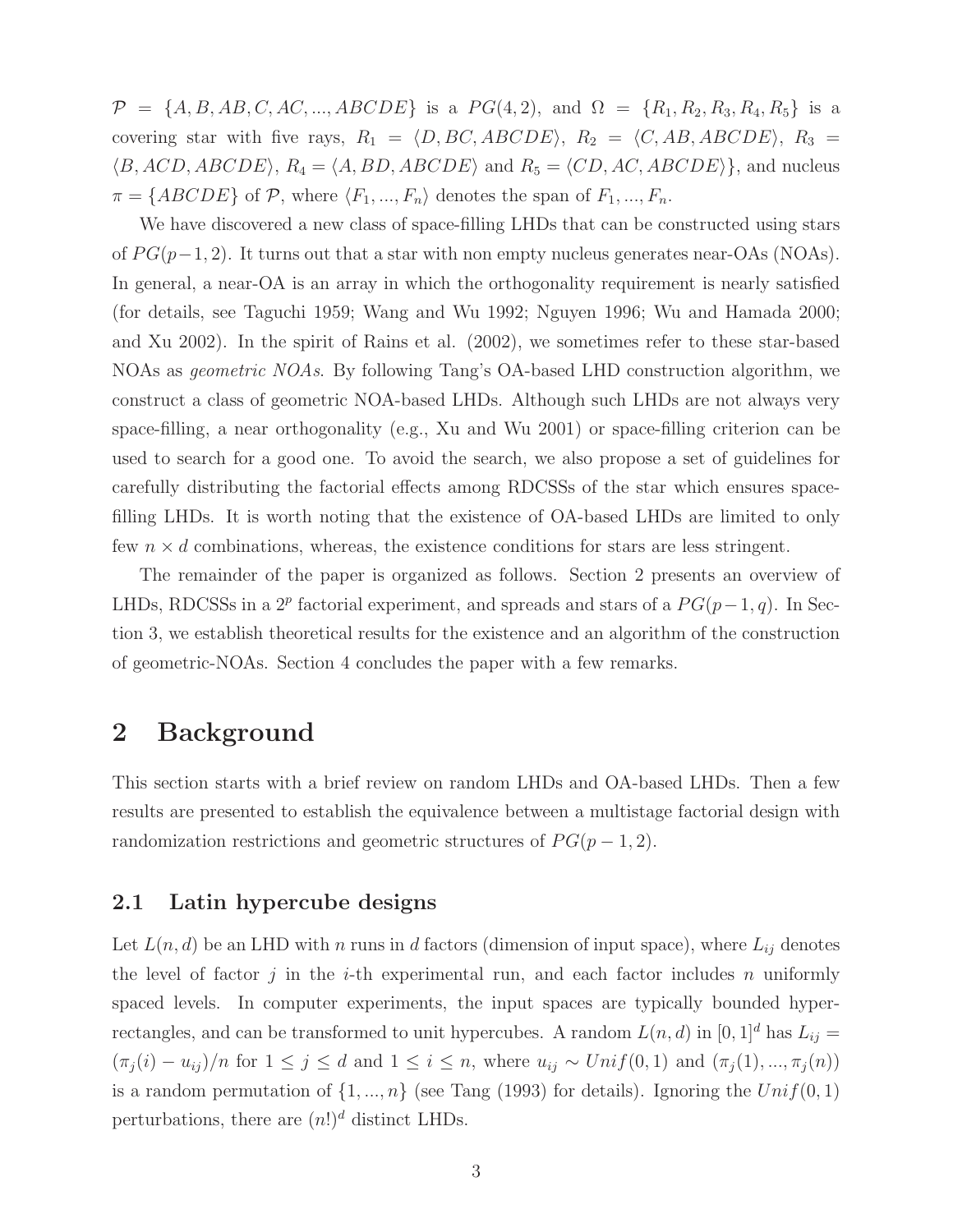Although LHDs have a nice one-dimensional projection property, that is, one point each in  $((i-1)/n, i/n)$  for  $1 \leq i \leq n$ , random LHDs can be quite undesirable from a modeling viewpoint. Figure 1 presents two realizations of random LHDs in  $[0, 1]^2$ . The points in Figure 1(a) are distributed throughout the whole space (space-filling), but the points in Figure 1(b) are concentrated along the main diagonal.



(a) A good design for modeling (b) A bad design for modeling Figure 1: Two realizations of random LHDs in  $[0,1]^2$ .

In this paper, we propose a class of LHDs, called star-based LHDs, which are space-filling under certain conditions. Star-based LHDs are generalizations of the OA-based LHDs.

**Definition 1** An  $n \times d$  array A denoted by  $OA(n, s_1 s_2 \cdots s_d, r)$  is said to be a strength r *OA* with n runs and d factors, if factor j has  $s_j$  levels  $\{0, ..., s_j - 1\}$  and each  $n \times r$  subarray contains every possible r-tuple an equal number of times.

The special case of  $s_1 = s_2 = \cdots = s_d$  corresponds to a symmetric OA denoted by  $OA(n, s, d, r)$ . Although mixed-level (or asymmetric) OAs have been investigated in recent years (Hedayat et al. 1999)), it is a less explored area than symmetric OAs.

A simple existence condition of an asymmetric OA of strength  $r$  follows from the strength aspect of Definition 1, that is, *n* must be a multiple of  $s_1^{x_1}$  $rac{x_1}{1} s_2^{x_2}$  $x_2^{x_2} \cdots s_d^{x_d}$  for every set of  $x_1, ..., x_d \in$  $\{0,1\}$  such that  $\sum_{j=1}^{d} x_j \leq r$ . Another popular existence result comes from the Rao bound:  $n-1 \geq \sum_{j=1}^{d} (s_j-1)$ . Despite these results, determining the existence of a desired OA is nontrivial, and the difficulty increase as the strength  $r$  and the number of levels  $s_j$  increase. Even OAs with strength 2 do not always exist for arbitrary  $n$  and  $d$  (see Hedayat et al. (1999) and Rains et al. (2002) for more results).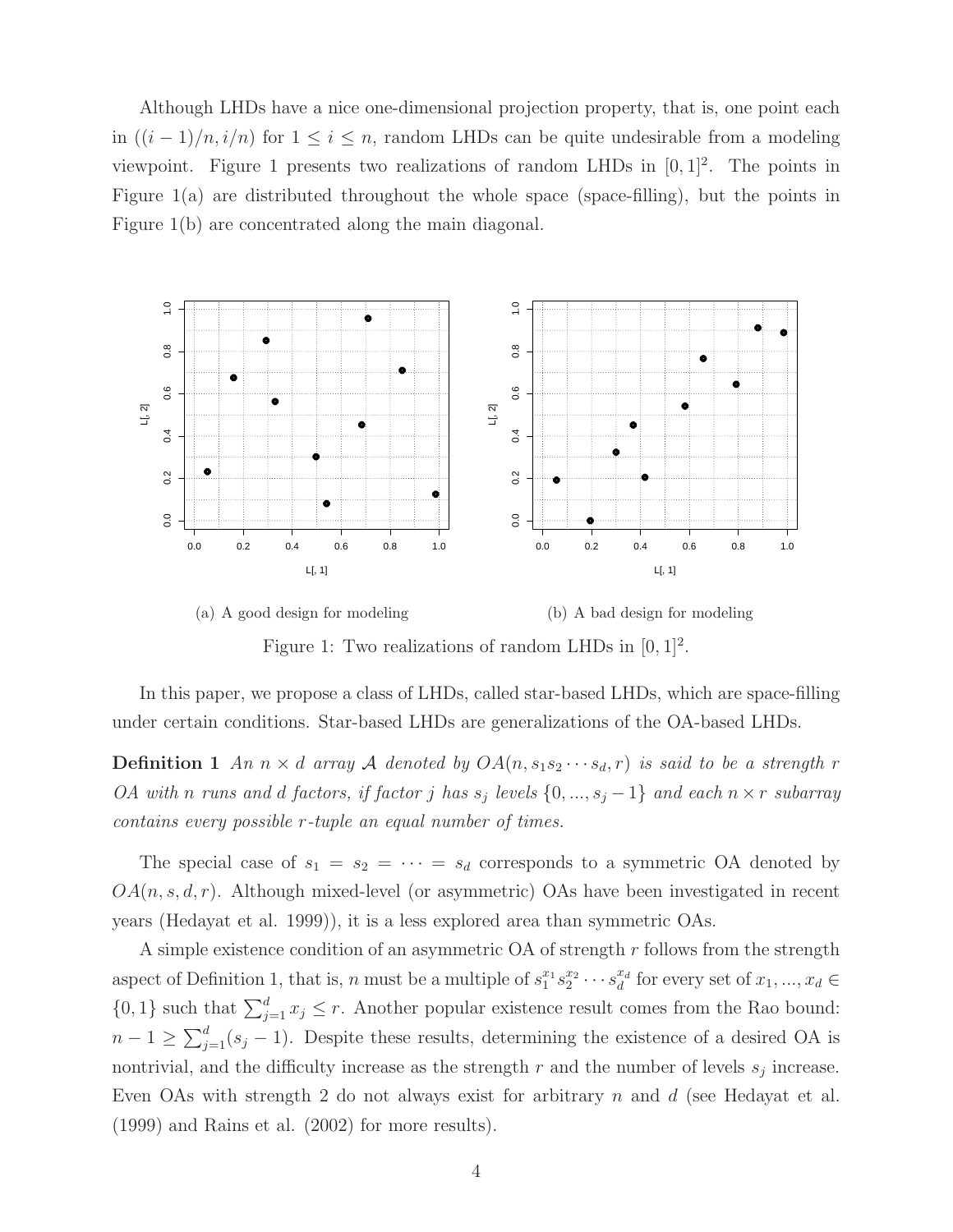An  $OA(n, s_1s_2\cdots s_d, r)$ -based LHD is constructed in two steps (Tang 1993). First the OA (say A) is used to construct an array (say  $\mathcal{L}$ ) by replacing the  $n/s_j$  entries of the jth column with value k by a random permutation of  $(k-1)n/s_j + 1$ ,  $(k-1)n/s_j + 2$ , ...,  $kn/s_j$ , for  $k = 1, ..., s_j$  and  $j = 1, ..., d$ . Then, the desired OA-based LHD,  $L(n, d)$ , is given by  $L_{ij} = (\mathcal{L}_{ij} - u_{ij})/n$  for  $i = 1, ..., n, j = 1, ..., d$  and  $u_{ij} \sim Unif(0,1)$ . Note that the randomness in an OA-based LHD is introduced via the random permutation of  $(k-1)n/s_j$  +  $1,(k-1)n/s_j+2,...,kn/s_j$  and the uniform perturbation  $u_{ij}$ .

For example, an  $OA(9, 3, 4, 2)$  given by

$$
\mathcal{A}^{\mathbf{T}} = \left( \begin{array}{cccccc} 0 & 0 & 0 & 1 & 1 & 1 & 2 & 2 & 2 \\ 0 & 1 & 2 & 0 & 1 & 2 & 0 & 1 & 2 \\ 0 & 1 & 2 & 1 & 2 & 0 & 2 & 0 & 1 \\ 0 & 2 & 1 & 1 & 0 & 2 & 2 & 1 & 0 \end{array} \right),
$$

with a random permutation of  $(k-1)n/s_j + 1$ ,  $(k-1)n/s_j + 2$ , ...,  $kn/s_j$  generates

$$
\mathcal{L}^{\mathbf{T}} = \left( \begin{array}{cccccc} 1 & 3 & 2 & 6 & 4 & 5 & 9 & 8 & 7 \\ 1 & 6 & 8 & 3 & 4 & 9 & 2 & 5 & 7 \\ 2 & 4 & 7 & 5 & 9 & 3 & 8 & 1 & 6 \\ 2 & 7 & 5 & 6 & 3 & 8 & 9 & 4 & 1 \end{array} \right),
$$

and the corresponding LHD is shown in Figure 2.

In this paper, we propose a new class of star-based geometric NOAs for constructing space-filling LHDs. The results in the next section show that the existence conditions for such NOAs are less stringent as compared to OAs.

#### 2.2 RDCSSs and Projective Geometries

Ranjan et al. (2009) proposed a unified framework using finite projective geometry for the existence and construction of factorial designs with randomization restriction (e.g., nested designs, split-plot designs, split-lot designs, and combinations thereof). For a  $2^p$  factorial experiment,  $\mathcal{P} = PG(p-1, 2)$  denotes the set of all  $2^p - 1$  factorial effects (excluding the grand mean), and a *p*-dimensional pencil of  $P$  (or equivalently, a vector in  $V_2^p$  $r_2^{\prime p}$ ) with  $r \leq p$ ) nonzero elements uniquely corresponds to an r-factor interaction.

The restrictions on the randomization of experimental runs lead to grouping experimental units into sets of trials. These sets are formed using linearly independent pencils (points or effects) of  $P$ , also referred to as the *randomization restriction factors* (like the blocking factors in a blocked factorial design). A set  $S$  of all non-null pencils formed by linear combinations of t independent randomization restriction factors in  $\mathcal P$  constitutes a  $(t-1)$ -dimensional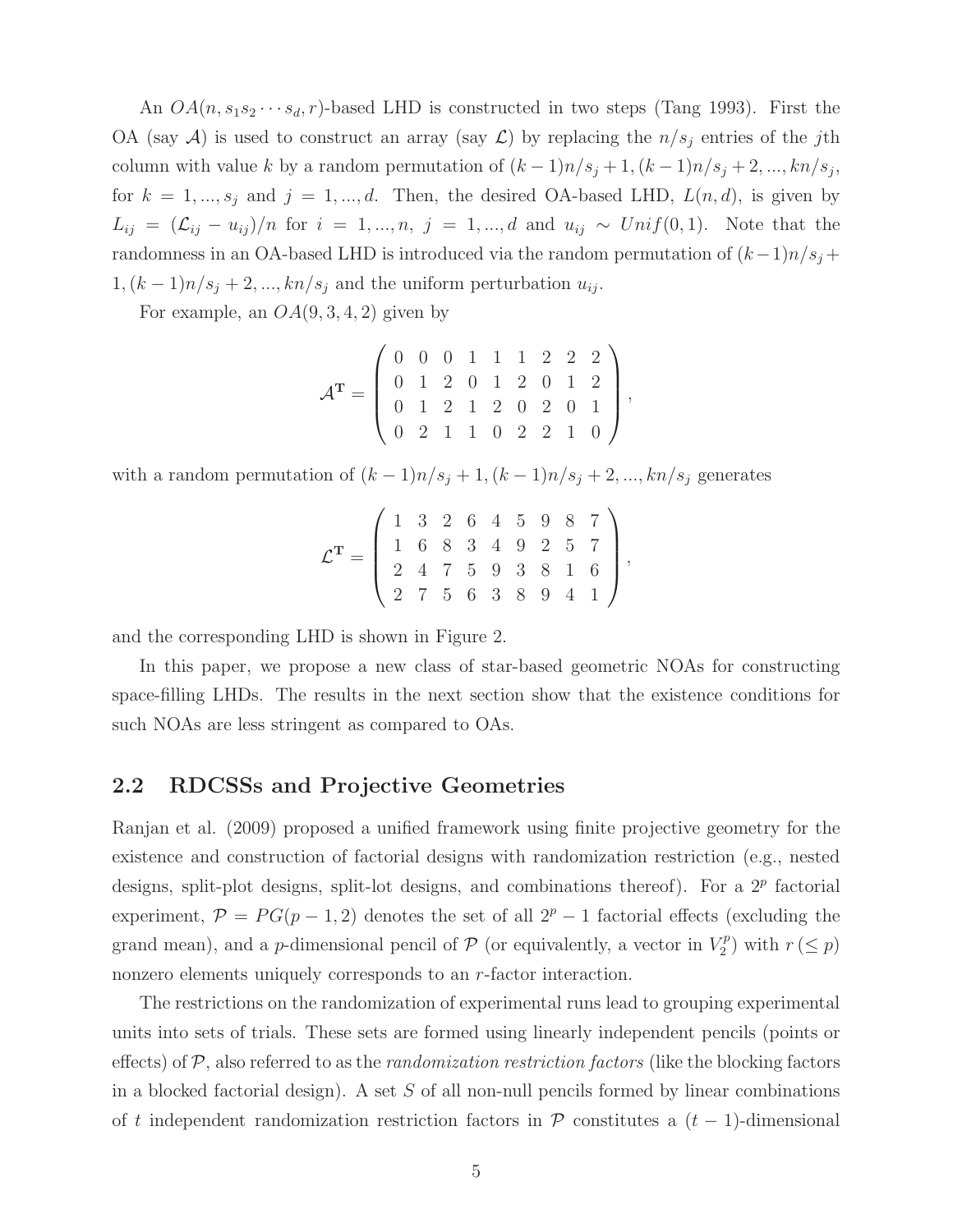

Figure 2: Two dimensional projections of a random  $OA(9, 3, 4, 2)$  -based LHD in  $[0, 1]^4$ .

subspace (or,  $(t-1)$ -flat) of P with  $|S| = 2<sup>t</sup> - 1$ . We call such a subspace a t-dimensional randomization defining contrast subspace (RDCSS). For example,  $S_1 = \{A, BD, ABD\}$  and  $S_2 = \{B, ACD, ABCD\}$  are 2-dimensional RDCSSs in a 2<sup>4</sup> experiment, where A, BD and  $B, ACD$  are linearly independent randomization restriction factors for  $S_1$  and  $S_2$ .

For efficient analysis of multistage factorial experiments, it is desirable to construct disjoint RDCSSs. Ranjan et al. (2009) established the existence of a set of disjoint RDCSSs in a  $2^p$  factorial experiment via the existence of a spread of a  $PG(p-1, 2)$ .

**Definition 2** For  $1 \le t \le p$ , a balanced  $(t-1)$ -spread of  $\mathcal{P} = PG(p-1, q)$  is a set,  $\psi$ , of  $(t-1)$ -flats of  $P$  which partitions  $P$ .

The size of a balanced  $(t-1)$ -spread  $\psi$  of  $PG(p-1,q)$  is  $|\psi| = (q^p-1)/(q^t-1)$ . A necessary and sufficient condition for the existence of a  $(t-1)$ -spread is that t divides p (André 1954). See Ranjan et al.  $(2009)$  for more results on the balanced and mixed (partial) spreads. For cases in which overlap cannot be avoided, Ranjan et al. (2010) proposed designs based on a new geometric structure called a *star* - a set of distinct flats of  $PG(p-1, q)$  that share a common overlap (the nucleus). A star of  $P$  which spans all points of  $P$  is referred to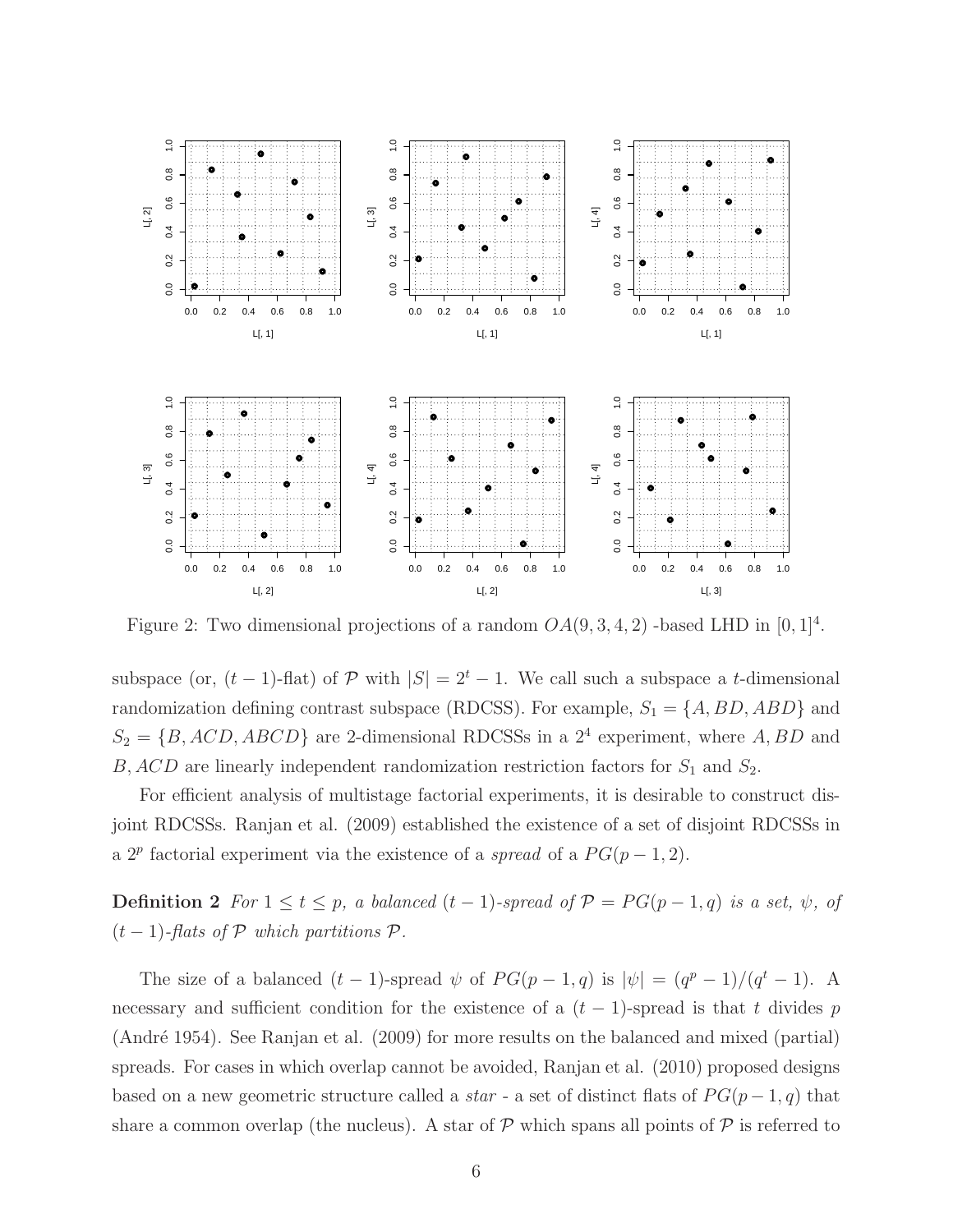as a covering star of P. For example,  $\Omega = \{R_1, R_2, R_3, R_4, R_5\}$  is a balanced covering star of  $PG(4, 2)$  with five 2-flat rays and 0-flat nucleus  $\pi = \{ABCDE\}.$ 

**Definition 3** A balanced covering star  $\Omega = St(\mu, t, t_0)$  of  $\mathcal{P} = PG(p-1, q)$  is a set of  $\mu$ rays ((t - 1)- flats) and a nucleus ((t<sub>0</sub> - 1)- flat), where the nucleus is contained in each of the  $\mu$  rays (i.e.,  $t_0 < t$ ), and  $\mu = (q^{p-t_0} - 1)/(q^{t-t_0} - 1)$ .

A necessary and sufficient condition for the existence of a balanced covering star  $St(\mu, t, t_0)$ of  $PG(p-1, q)$  is  $(t-t_0)$  divides  $(p-t_0)$ . Let  $St(t_1, ..., t_{\mu}; t_0)$  be a mixed/unbalanced covering star of  $PG(p-1, q)$  with  $\mu$  rays and a  $(t_0 - 1)$ -dimensional nucleus, such that  $t_1 \leq \cdots \leq t_{\mu}$ . The next two lemmas are taken from Ranjan et al. (2010).

**Lemma 1** For the existence of a covering star  $St(t_1, ..., t_n; t_0)$  of  $P = PG(p-1, q)$ , the following conditions are necessary:

(i)  $q^{p-t_0} - 1 = \sum_{i=1}^{\mu} (q^{t_i-t_0} - 1),$ (ii)  $t_i + t_j - t_0 \leq p$  for every  $i \neq j$   $(i, j = 1, ..., k)$ ,

A necessary and sufficient condition for unbalanced covering star is still unknown. Lemma 2 is a powerful result and guarantees the existence of a balanced star for every t and  $p$  ( $t < p$ ).

**Lemma 2** For every  $t$   $(2 \leq t < p)$  and  $t_0 = t - 1$ , there exists a balanced covering star  $St(\mu, t, t_0)$  of  $\mathcal{P} = PG(p-1, q)$  with  $\mu = (q^{p-t+1} - 1)/(q-1)$ .

Next we discuss how these star-based multistage factorial designs can be used to construct space-filling LHDs. Though we focus on LHDs generated using "two-level" factorial designs, most of the results can be generalized for  $q$ -level designs.

# 3 Star based LHD

First we generalize the spread to OA construction algorithm of Rains et al. (2002) for stars (Algorithm 1). It turns out that the arrays obtained via Algorithm 1 are nearly orthogonal if the generating star is non-trivial (i.e., the nucleus is non-empty). We then follow Tang's OAbased LHD construction algorithm (outlined in Section 2.1) on these arrays for constructing star induced NOA-based LHDs. We also establish new existence results for such geometric NOAs that are derived from stars. Finally, we present a few guidelines for constructing specific star induced NOAs that lead to space-filling LHDs.

We use the binary (vector or pencil) representation of all effects for our construction method. Let  $(a_1, a_2, ..., a_{2p-1})$  be the ordered set of all effects in  $P$ , and  $St(t_1, ..., t_{\mu}; t_0)$  be a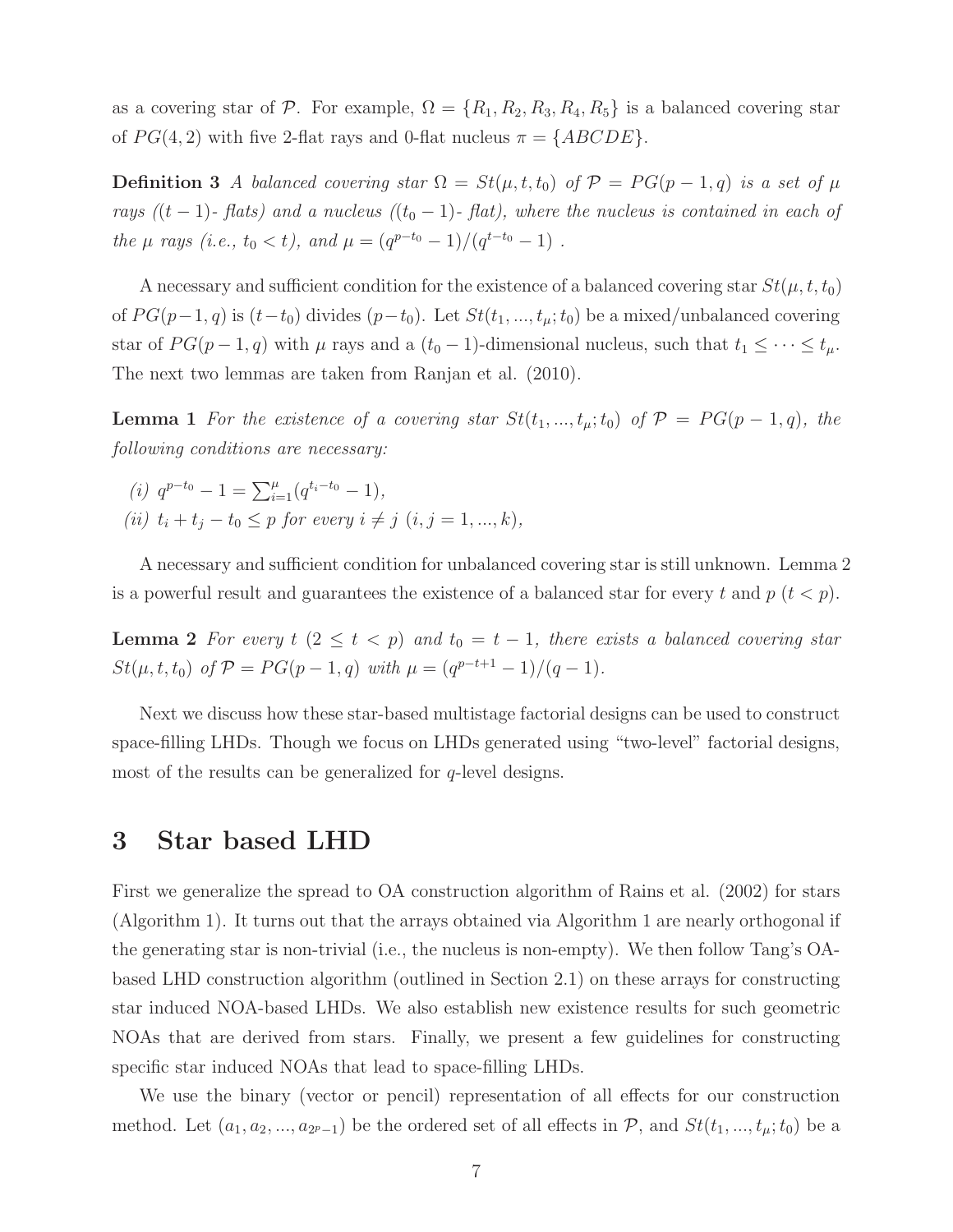#### Algorithm 1 Star to NOA construction

| 1: for $j = 1 \rightarrow \mu$ do                                                                                                   |  |
|-------------------------------------------------------------------------------------------------------------------------------------|--|
| For j-th stage of randomization restriction, find $t_i$ linearly independent randomization<br>2:                                    |  |
| restriction factors $\{\delta_1^{(j)},,\delta_{t_i}^{(j)}\}$ such that $R_i = \langle \delta_1^{(j)},,\delta_{t_i}^{(j)} \rangle$ . |  |
| for $i = 1 \rightarrow 2^p - 1$ do<br>3:                                                                                            |  |
| for $l = 1 \rightarrow t_i$ do<br>4:                                                                                                |  |
| Compute $b_{i}^{(i)} = a_i \cdot \delta_l^{(j)}$ # inner product over $mod(2)$<br>5:                                                |  |
| end for<br>6:                                                                                                                       |  |
| Define $A_{ij} = \sum_{l=1}^{t_j} b_{li}^{(i)} 2^{t_j - l}$ .<br>7:                                                                 |  |
| end for<br>8:                                                                                                                       |  |
| $9:$ end for                                                                                                                        |  |

covering star of P with  $\mu$  rays  $\{R_1, ..., R_{\mu}\}\$ , where  $|R_j| = 2^{t_j} - 1$  (let  $s_j = 2^{t_j}$ ). Algorithm 1 constructs an  $NOA(2^p, s_1s_2\cdots s_\mu, 2)$  denoted by  $\mathcal{A} = [\mathcal{A}_{*1} : \mathcal{A}_{*2} : \cdots : \mathcal{A}_{*\mu}].$ 

For every  $j \in \{1, 2, ..., \mu\}$ , the *i*-th element of the NOA is  $\mathcal{A}_{ij} \in \{0, 1, ..., 2^{t_j} - 1\}$  for all  $1 \leq i \leq 2^p - 1$ . As a convention, we append a row of zeros at the beginning. See Example 1 for an illustration. This construction ensures the existences of NOAs conditional on the existence of the stars. Next we formalize the existence results for star-based NOAs.

**Theorem 1** The existence of a covering star  $St(t_1, ..., t_\mu; t_0)$  of  $PG(p-1, 2)$ , is a sufficient condition for the existence of an  $NOA(2^p, s_{i_1}s_{i_2}\cdots s_{i_k}, 2)$  with  $1 \leq k \leq \mu$ ,  $1 \leq i_1 < i_2$  $\cdots < i_k \leq \mu$  and  $s_j = 2^{t_j}$  for all  $1 \leq j \leq \mu$ .

Similar to Theorem 1, the existence of a balanced star  $St(\mu; t; t_0)$  of  $PG(p-1, 2)$  suffices the existence of  $NOA(2^p, 2^t, k, 2)$  for all  $1 \leq k \leq \mu$ . Moreover, it turns out that the maximal  $NOA(2^p, 2^t, \mu, 2)$  is a  $2^{-t_0}$  fraction of an  $OA(2^{p+t_0}, 2^t, \mu, 2)$ , and its existence requires the divisibility condition  $(t - t_0)(p - t_0)$  which follows from the existence of a balanced star.

**Theorem 2** For every  $1 \le t < p$ , there exist  $NOA(2^p, 2^t, k, 2)$  for all  $1 \le k \le 2^{p-t+1}-1$ , and the maximal  $NOA(2^p, 2^t, 2^{p-t+1}-1, 2)$  is a  $2^{-(t-1)}$  fraction of an  $OA(2^{p+t-1}, 2^t, 2^{p-t+1}-1, 2)$ .

Proofs of Theorems 1 and 2 follow from Lemmas 1 and 2, and the NOA construction in Algorithm 1. The following example illustrates the theoretical results and Algorithm 1.

**Example 1** Suppose  $\Omega$  is a covering star of  $PG(3, 2)$  (or, in a  $2<sup>4</sup>$  experiment) such that the rays (or RDCSSs) are of size seven each (i.e.,  $p = 4$  and  $t = 3$ ). Here,  $\mathcal{P} = (a_1, ..., a_{15}) =$  $(D, C, CD, B, ..., ABCD)$  (in binary representation). Since there always exists a balanced covering star for  $t_0 = t-1$  with  $\mu = 2^{p-t+1}-1$  (here  $\mu = 3$ ), Theorem 2 ensures the existence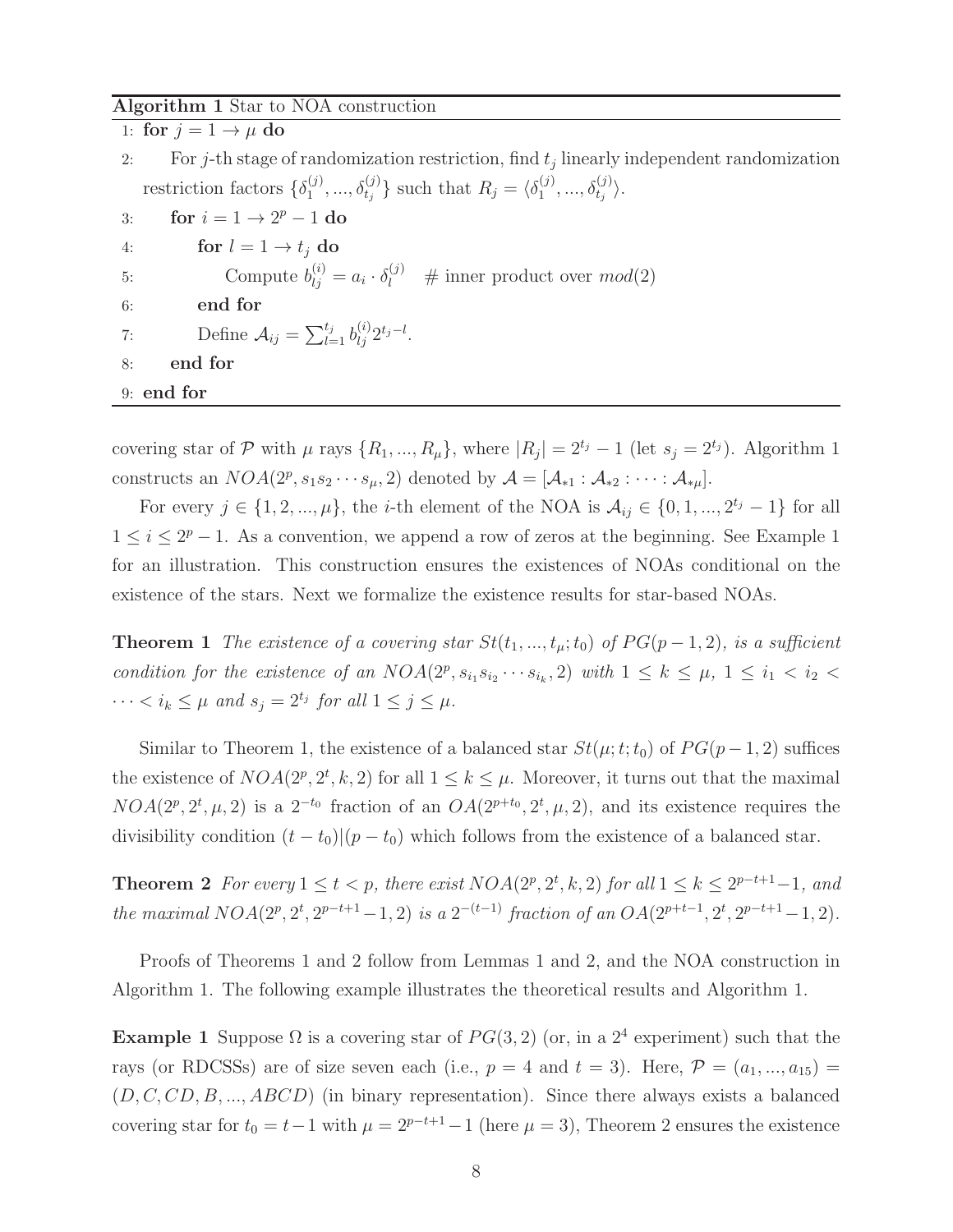of  $NOA(16, 8, k, 2)$  for all  $1 \leq k \leq 3$ . Following the construction in Ranjan et al. (2010), one possible option for  $\Omega = \{R_1, R_2, R_3\}$  is  $R_1 = \langle A, B, ACD \rangle$ ,  $R_2 = \langle C, D, ABC \rangle$  and  $R_3 = \langle AC, BC, AD \rangle$ . Note that the nucleus is  $\langle AB, CD \rangle$ .

The first column of the maximal NOA is  $\mathcal{A}_{*1} = (0, \mathcal{A}_{11}, \mathcal{A}_{21}, ..., \mathcal{A}_{15,1})^T$ , with,  $\mathcal{A}_{i1} =$  $b_{11}^{(i)}2^{3-1} + b_{21}^{(i)}2^{3-2} + b_{31}^{(i)}2^{3-3}$ . As an example, for  $i = 2$ ,  $a_2 = C$  and  $b_{11}^{(2)} = (1, 0, 0, 0)^T$ .  $(0,0,1,0) = 0, b_{21}^{(2)} = (0,1,0,0)^T \cdot (0,0,1,0) = 0$  and  $b_{31}^{(2)} = (1,0,1,1)^T \cdot (0,0,1,0) = 1$ . Therefore,  $A_{21} = 0 \cdot 4 + 0 \cdot 2 + 1 \cdot 1 = 1$ . The final  $NOA(16, 8, 3, 2)$  is

$$
\mathcal{A}^{\mathbf{T}} = \left( \begin{array}{ccccccccccccc} 0 & 1 & 1 & 0 & 2 & 3 & 3 & 2 & 5 & 4 & 4 & 5 & 7 & 6 & 6 & 7 \\ 0 & 2 & 5 & 7 & 1 & 3 & 4 & 6 & 1 & 3 & 4 & 6 & 0 & 2 & 5 & 7 \\ 0 & 1 & 6 & 7 & 2 & 3 & 4 & 5 & 5 & 4 & 3 & 2 & 7 & 6 & 1 & 0 \end{array} \right)
$$

with a corresponding random Latin hypercube array (randomness is introduced via random permutation of labeling) given by

$$
\mathcal{L}^{\mathbf{T}} = \left( \begin{array}{ccccccccccccc} 1 & 4 & 3 & 2 & 5 & 8 & 7 & 6 & 11 & 10 & 9 & 12 & 16 & 14 & 13 & 15 \\ 2 & 6 & 11 & 15 & 3 & 8 & 9 & 14 & 4 & 7 & 10 & 13 & 1 & 5 & 12 & 16 \\ 1 & 4 & 14 & 15 & 6 & 8 & 10 & 12 & 11 & 9 & 7 & 5 & 16 & 13 & 3 & 2 \end{array} \right),
$$

and a resultant random LHD (with random uniform perturbation) is shown in Figure 3. It is clear from Figure 3 that the two-dimensional projections in the left and right panels



Figure 3: Two-dimensional projections of a random  $NOA(16, 8, 3, 2)$  -based LHD in  $[0, 1]^3$ .

appear to be somewhat space-filling; however, the middle panel exhibit specific systematic pattern along the two diagonals and the design points are clearly not space-filling.

In general, LHDs derived from star-based NOAs have nice geometric features; however, not all such LHDs are very space-filling. One possibility is to use a near orthogonality (Xu and Wu 2001) or space-filling criterion to sort through a set of randomly generated star induced NOA-based LHDs, which may still be computationally intensive. It turns out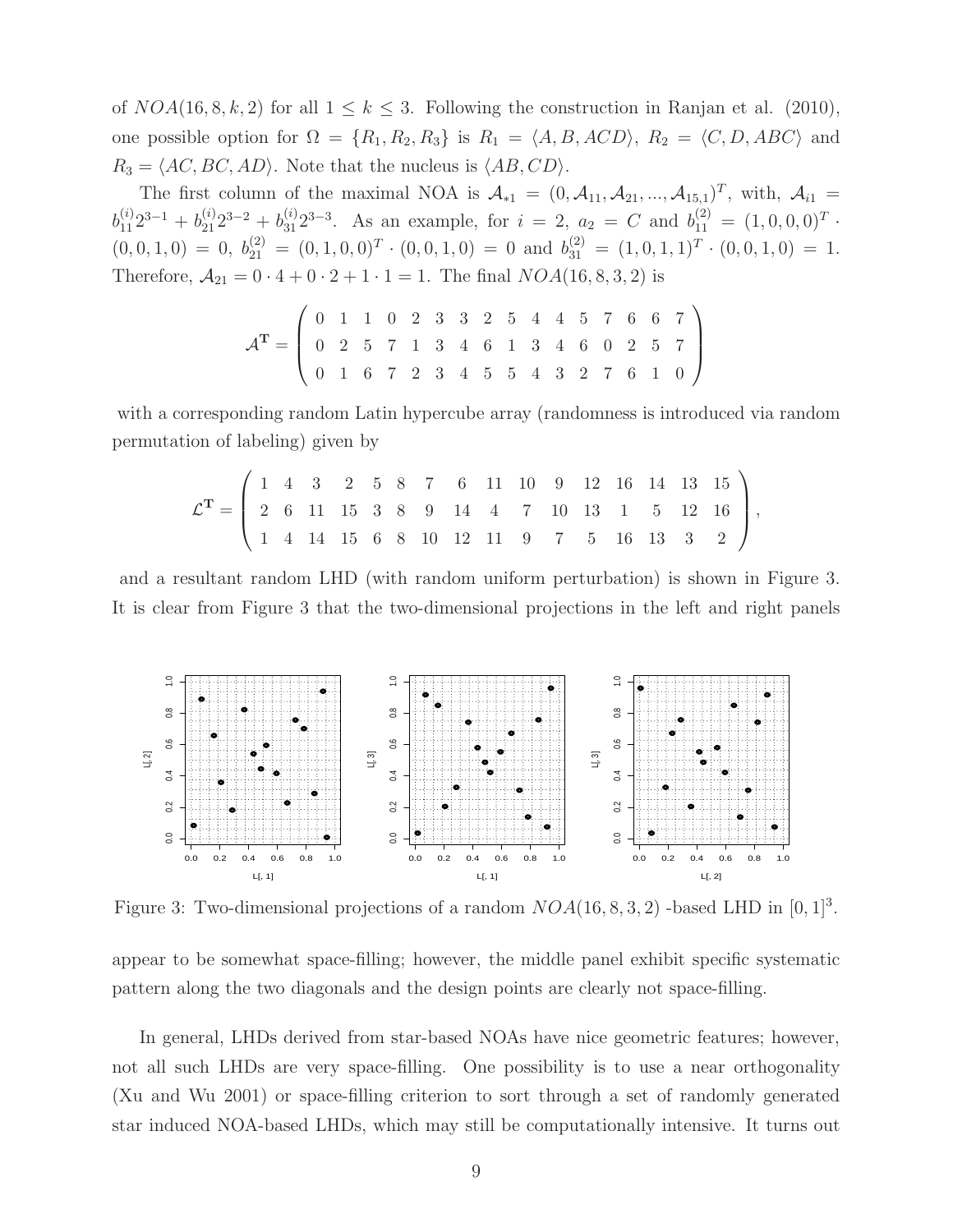that the choice of generators (linearly independent randomization factors,  $\delta_l^{(j)}$ )  $\binom{J}{l}$  of rays plays an important role in the geometry of the resultant LHD. Consequently, we propose a few guidelines for carefully choosing and distributing  $\delta_l^{(j)}$  $\binom{0}{l}$  in the star to NOA construction (in Algorithm 1) which empowers the space-filling property of LHDs.

The suggested guidelines are as follows:

- $\bullet$  (G1)  $\delta_1^{(j)}$  $1<sup>(J)</sup>$  (the first randomization restriction factor) should not be an element of the nucleus for all  $1 \leq j \leq \mu$ ,
- $\bullet$  (G2)  $\delta_l^{(j_1)}$  $\delta_l^{(j_1)} \neq \delta_l^{(j_2)}$  $\binom{1}{l}$  (*l*-th generators of  $R_{j_1}$  and  $R_{j_2}$  should be different) for all *l* and  $1 \leq j_1 < j_2 \leq \mu$ ,
- (G3)  $\delta_{l_1}^{(j_1)} + \delta_{l_2}^{(j_1)}$  $\begin{array}{l} \delta_{l_1}^{(j_1)} \neq \delta_{l_1}^{(j_2)} + \delta_{l_2}^{(j_2)} \end{array}$  $\binom{1}{l_2}$  (the interaction of  $l_1$ -th and  $l_2$ -th generators of  $R_{j_1}$ should be different than that of  $R_{j_2}$ ) for all  $l_1 \neq l_2$  and  $1 \leq j_1 < j_2 \leq \mu$ .

In the next few examples we use the same star as in Example 1 but carefully choose  $\delta_l^{(j)}$  $\binom{[j]}{l}$ 's (of Step 2 in Algorithm 1) for illustrating the importance of these guidelines. The degree to which a design is space-filling can be measured using criteria such as total pairwise correlation or distance based measures. For every LHD  $L(n, d)$ , we compute both minimum interpoint distance (MID) and average interpoint distance (AID) among the design points:

$$
MID(L) = \min\{\|L_{i*} - L_{j*}\|, 1 \le i < j \le n\},\
$$

$$
AID(L) = \frac{1}{n(n-1)/2} \sum_{i=1}^{n-1} \sum_{j=i+1}^{n} \|L_{i*} - L_{j*}\|,
$$

where  $L_{i*}$  is the *i*-th row of the  $n \times d$  LHD array L, and  $\|\cdot\|$  denotes the Euclidean norm. MID guards against the worst case scenario (i.e., the criterion penalizes even if there is only one pair of design points that are close together), whereas AID measures the overall closeness of the design points. For obtaining space-filling LHD we would like to maximize both MID and AID values. Of course, the design ranking can be different under different criterion. Although we are primarily interested in ranking the full NOA-based LHDs induced from stars, we also compare the two dimensional projections to highlight the geometric anomalies that occur due to violating the guidelines.

**Example 2** Consider the same star as in Example 1, that is, a covering star  $\Omega = St(3, 3, 2)$ of  $PG(3, 2)$  (with  $p = 4$ ,  $t = 3$  and  $t_0 = 2$ ), but choose the generators  $\delta_l^{(j)}$  $\binom{J}{l}$ 's such that only "G1" is violated. For instance, let  $R_1 = \langle AB, B, ACD \rangle$ ,  $R_2 = \langle D, C, ABC \rangle$  and  $R_3 = \langle AC, BC, CD \rangle$ . Then the nucleus is  $\langle AB, CD \rangle$ , and  $\delta_1^{(1)} = AB$  belongs to the nucleus.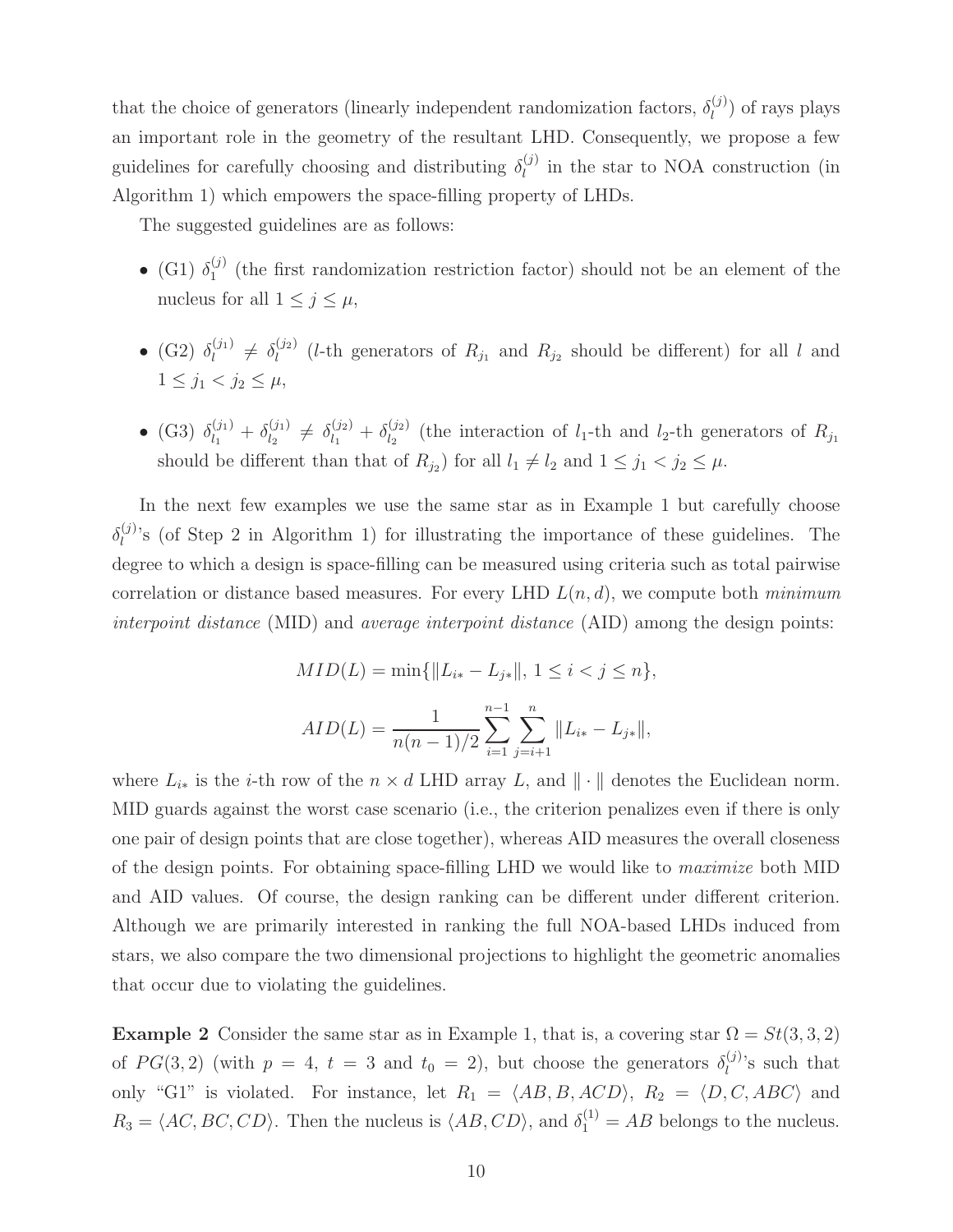MID and AID values for the full three-dimensional LHD are 0.1875 and 0.6896 respectively. To highlight the geometric structure of the points, Figure 4 depicts the two-dimensional projections of the LHD without  $Unif(0, 1)$  perturbation.



(a) A bad design  $(R_1 \text{ and } R_2)$ (b) A bad design  $(R_1 \text{ and } R_3)$ (c) A good design  $(R_2 \text{ and } R_3)$ Figure 4: Two-dimensional projections of  $NOA(16, 8, 3, 2)$ -based LHD in  $[0, 1]^3$ .

Figures 4(a) and 4(b) exhibit specific patterns with big holes (particularly Figure 4(b)), whereas Figure 4(c) shows scatter of design points more evenly throughout the design space. MID values for the two-dimensional LHDs in Figures  $4(a)$  and  $4(b)$  are same (0.08839) and smaller than the LHD in Figure  $4(c)$  (0.13975). Although AID values do not show strong correlation with MID values, Figure 4(b) yields the smallest AID value (0.5405) and Figures 4(a) and 4(c) show comparable AID values (0.5483 and 0.5480). That is, one may argue that the LHD projections with  $R_1$  (which violated "G1") are less space-filling than the projection without  $R_1$ .

**Example 3** Consider the same star as in Examples 1 and 2, however, choose  $\delta_l^{(j)}$  $\binom{J}{l}$ 's such that only "G2" is violated. Let  $R_1 = \langle A, B, ABCD \rangle$ ,  $R_2 = \langle C, D, ABCD \rangle$  and  $R_3 =$  $\langle AC, BD, BC \rangle$ . Note  $\delta_3^{(1)} = \delta_3^{(2)} = ABCD$ , which also belongs to the nucleus. MID and AID values for the full three-dimensional LHD are 0.1875 and 0.6867 respectively, that are similar to the design in Example 2. Figure 5 shows the two-dimensional projections.

A quick glance at Figure 5 indicates that all projections are reasonably space-filling, which is supported by the similar AID values  $(0.5480, 0.5465, 0.5474)$  for Figures  $5(a)$ , 5(b) and 5(c), respectively). MID values of the two-dimensional projections suggest that the design points in Figure 5(b) is the most spread out (with  $MID = 0.13975$ ) as compared to the LHDs in Figures 5(a) and 5(c) (with MID =  $0.08839$  for both).

**Example 4** Consider the same star as in Examples 1 - 3, however,  $\delta_l^{(j)}$  $\binom{[J]}{l}$ 's violate only "G3". Let  $R_1 = \langle A, B, ACD \rangle$ ,  $R_2 = \langle C, ABD, ABC \rangle$  and  $R_3 = \langle AC, AD, BC \rangle$ . Note that  $(R_1, R_3)$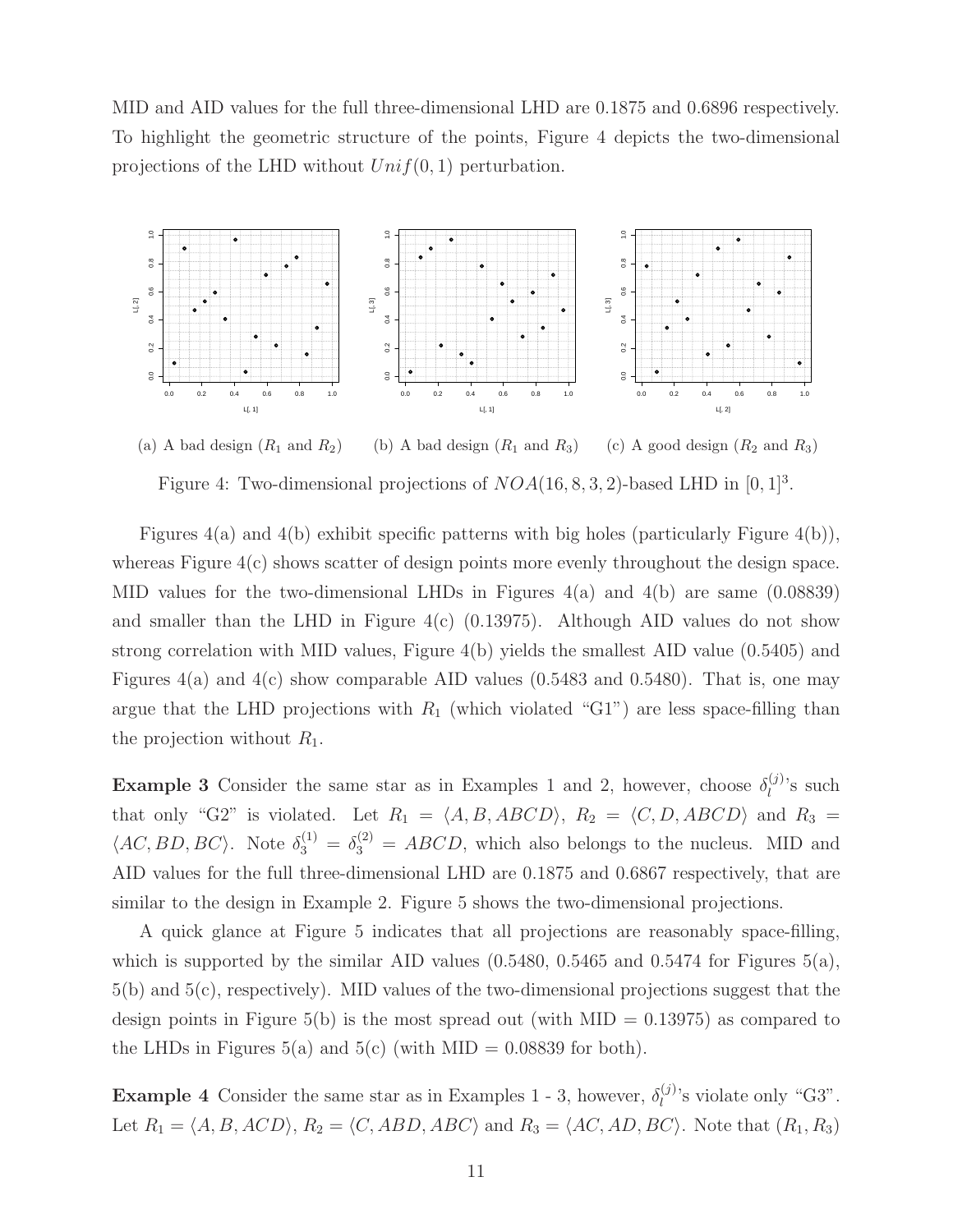

(a) An okay design  $(R_1 \text{ and } R_2)$  (b) A good design  $(R_1 \text{ and } R_3)$ (c) A good design  $(R_2 \text{ and } R_3)$ Figure 5: Two-dimensional projections of  $NOA(16, 8, 3, 2)$ -based LHD in  $[0, 1]^3$ .

violate "G3" as  $\delta_2^{(1)} + \delta_3^{(1)} = B + ACD = ABCD$  and  $\delta_2^{(3)} + \delta_3^{(3)} = AD + BC = ABCD$ , and  $(R_2, R_3)$  violate "G3" as  $\delta_1^{(2)} + \delta_3^{(2)} = C + ABC = AB$  and  $\delta_1^{(3)} + \delta_3^{(3)} = AC + BC = AB$ . Figure 6 shows the two-dimensional LHD projections.



(a) A good design  $(R_1 \text{ and } R_2)$ (b) A good design  $(R_1 \text{ and } R_3)$ (c) A bad design  $(R_2 \text{ and } R_3)$ Figure 6: Two-dimensional projections of  $NOA(16, 8, 3, 2)$ -based LHD in  $[0, 1]^3$ .

It is clear from Figure  $6(c)$  that the violation of "G3" caused adverse effect on the space-filling behaviour of the LHD. Focusing on the space-filling property of the full threedimensional LHD, the MID and AID values are 0.1531 and 0.6793 respectively, which are relatively smaller (hence, a worse design) as compared to the designs that violated "G1" or "G2" in Examples 2 and 3. All of the two-dimensional projections in Figure 6 yield identical MID value of 0.08839, and interestingly, somewhat comparable AID values 0.5441 and 0.5445 for Figures  $6(a)$  and  $6(c)$  as well.

Example 5 Consider the same star as in Examples 1 - 4, however, we wish to choose  $\delta_l^{(j)}$ <sup>(j)</sup>'s that follow all three guidelines (i.e., no violations). Let  $R_1 = \langle B, ACD, AB \rangle$ ,  $R_2 =$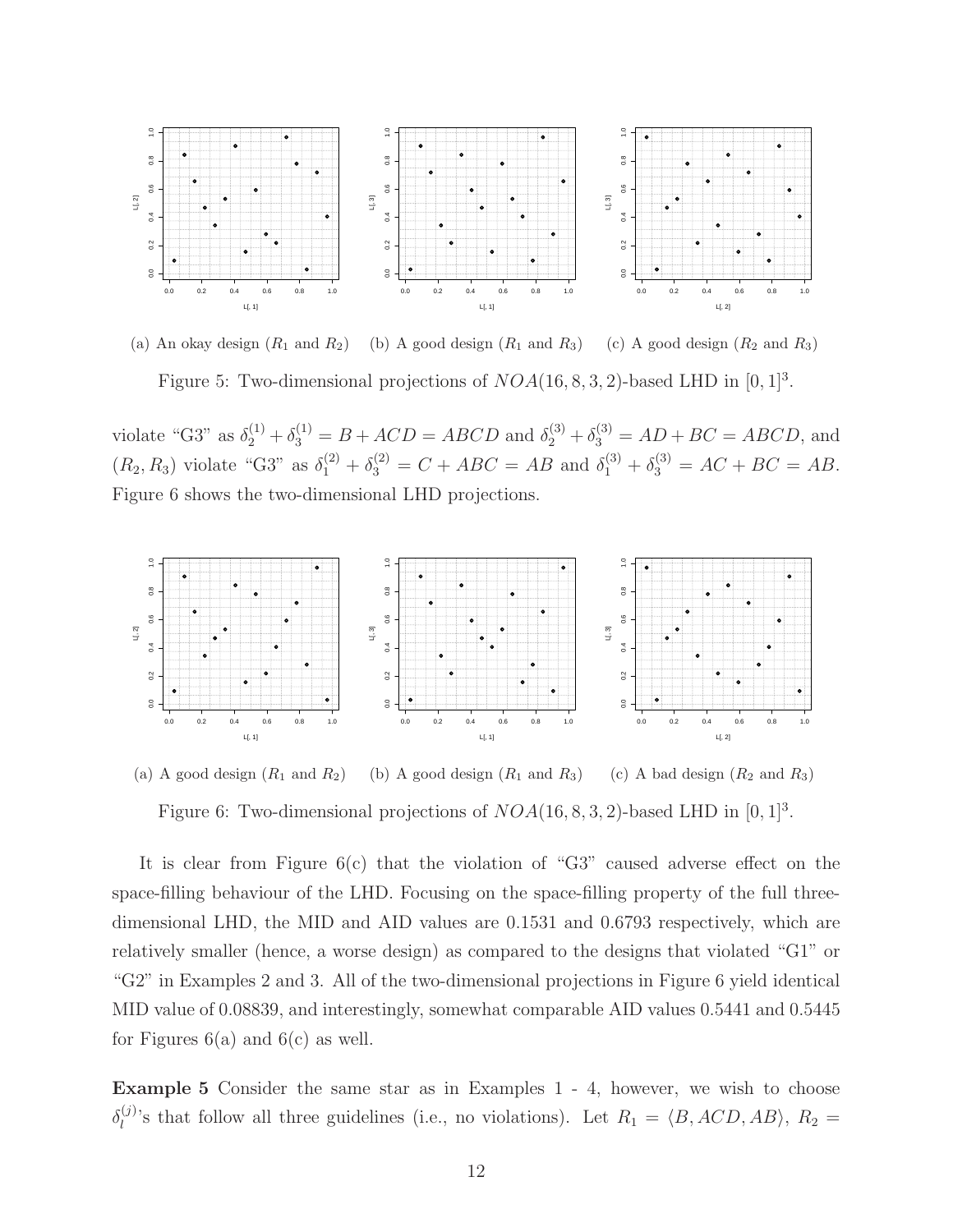$\langle D, C, ABC \rangle$  and  $R_3 = \langle AC, BC, CD \rangle$ . Note that the set  $\{R_1, R_2, R_3\}$  here is very similar to that in Example 2, except the order of  $\delta_l^{(1)}$  $\binom{11}{l}$  (generators of  $R_1$ ) has been changed. Figure 7 depicts the corresponding two-dimensional LHD projections.



(a) A good design  $(R_1 \text{ and } R_2)$ (b) A good design  $(R_1 \text{ and } R_3)$ (c) A good design  $(R_2 \text{ and } R_3)$ Figure 7: Two-dimensional projections of  $NOA(16, 8, 3, 2)$ -based LHD in  $[0, 1]^3$ .

A quick glance of Figure 7 indicates that the NOA derived from this star generates LHD with space-filling two-dimensional projections. For the full three-dimensional LHD, MID and AID values are 0.2724 and 0.6910 respectively. These values are relatively large compared to the MID and AID values for designs in Examples 2-4. Thus, we have obtained a more space-filling LHD by not violating any of the guidelines suggested earlier.

For a more comprehensive understanding of the guidelines we conduct a quick simulation study. For each of the four cases (violation of the three guidelines and then no violations) in Examples 2–5, we generate 100 random arrays,  $\mathcal{L}$ 's, where the randomness is introduced via the permutation of  $\{(k-1)n/s_j + 1, ..., kn/s_j\}$ . Then for each  $\mathcal{L}$ , we compute the MID and AID values. Figure 8 compares the dot-plots and densities of these MID and AID values.

It is clear from Figure 8 that the star induced NOA-based LHDs that satisfy the three guidelines are more space-filling (as per MID and AID criteria) that the LHDs that violate any of the three guidelines. Both criteria suggest that violation of G3 is the most damaging, whereas ranking between the damage due to G1 and G2 violations is not unanimous.

## 4 Concluding Remarks

This paper presents a new class of space-filling LHDs that are based on geometric NOAs derived from covering stars – designs for multistage factorial experiments with randomization restrictions. Though we assumed two-level factorial designs (i.e.,  $PG(p-1,2)$ )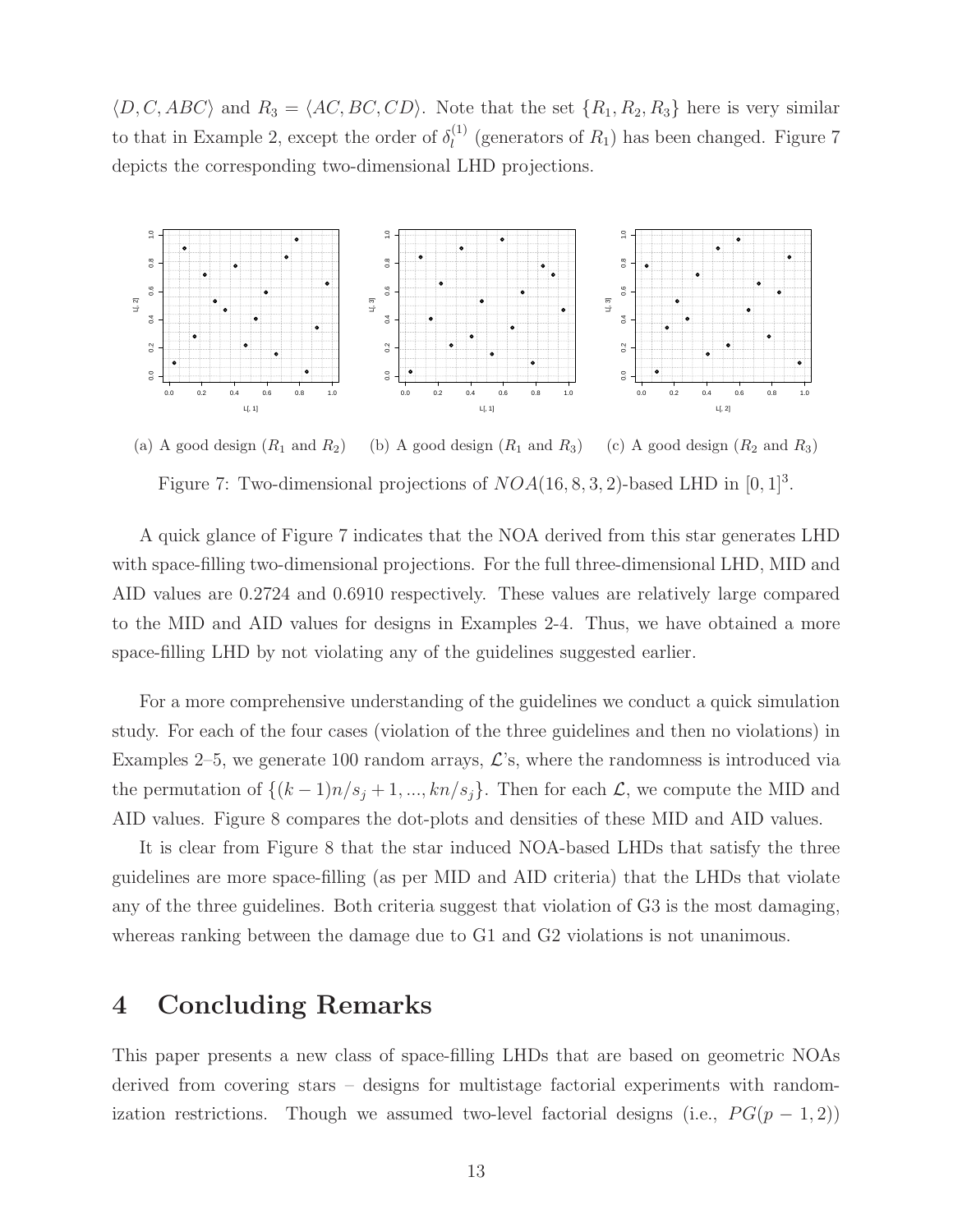

Figure 8: [Red - G1 violation; blue - G2 violation; green - G3 violation; black - no violations] Comparison of minimum interpoint distance for  $NOA(16, 8, 3, 2)$  shown in Example 1.

in Section 3, theoretical results and construction algorithms can easily be generalized for mixed/unbalanced covering or partial stars in  $PG(p-1, q)$ .

Although we have proposed a few guidelines for constructing space-filling star induced NOA-based LHDs, these guidelines are certainly not exhaustive and somewhat ad-hoc (i.e., not targeted to optimize any criterion like MID or AID). Furthermore, it may not always be possible to satisfy all guidelines (G1, G2 and G3) in a star construction. In such a case, one can use a near orthogonality (Xu and Wu 2001) or space-filling criterion to choose a suitable NOA for constructing space-filling LHD.

In Example 1, the LHDs are based a covering star  $St(3; 3; 2)$  of  $PG(3, 2)$ , i.e., we chose  $t = p - 1$ . One could instead use another  $2 \le t < p$  for constructing a non-trivial star. For instance,  $t = 2$  and  $t_0 = t - 1$  would generate a covering star  $St(7; 2; 1)$  of  $PG(3, 2)$ .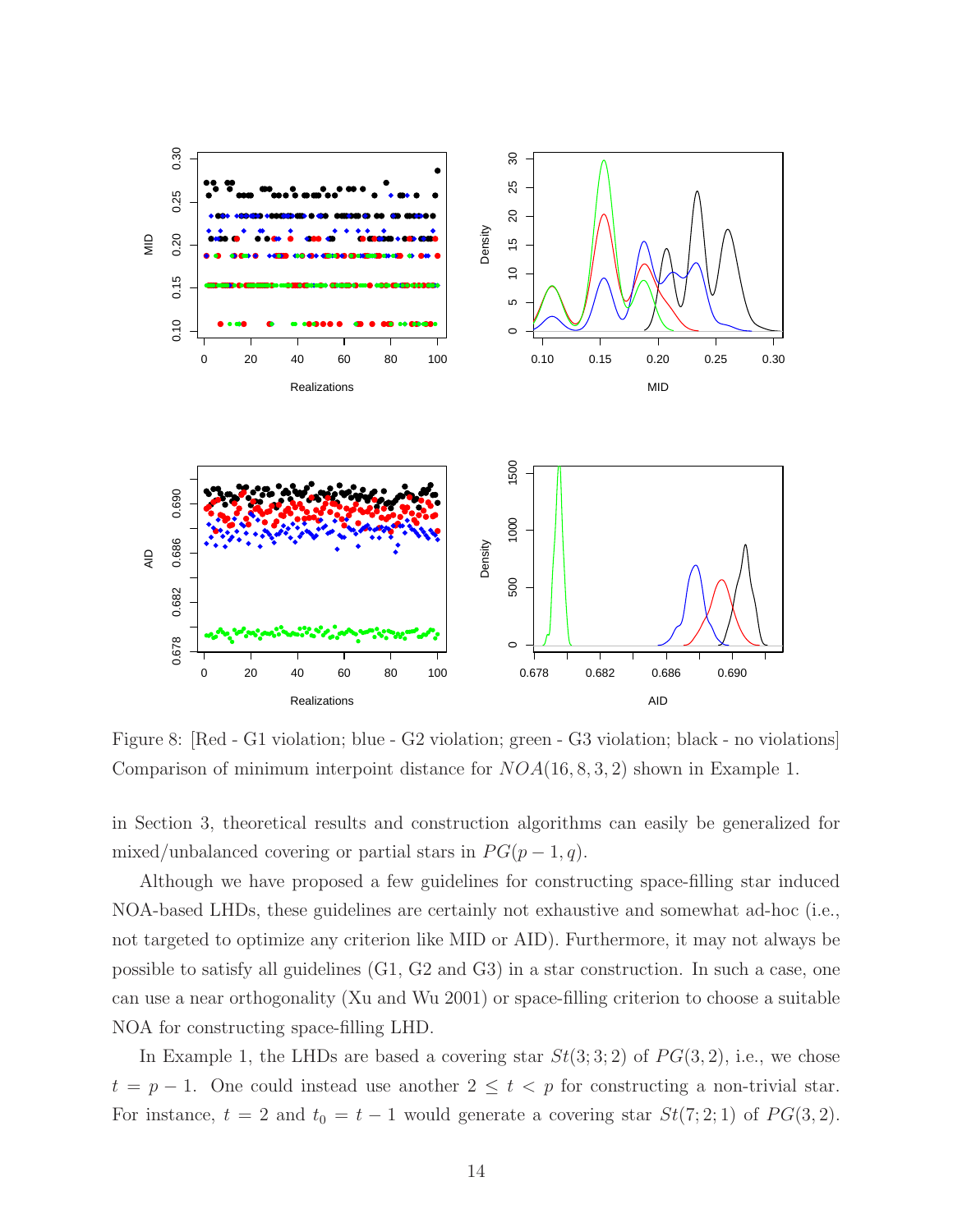The advantage of using  $St(7; 2; 1)$  instead of  $St(3; 3; 2)$  would be the opportunity to construct LHDs with  $d = 7$ , however, the number of levels per factor will be reduced from eight to four. This may have an impact on the space-filling property and is a subject of future research.

## Acknowledgments

We would like to thank the reviewers for providing helpful comments. We also thank Boxin Tang (Simon Fraser University) for stimulating discussion. Ranjan's work was supported by Discovery grants from the Natural Sciences and Engineering Research Council of Canada.

#### REFERENCES

- Andr´e, J. (1954). Uber nicht-Desarguessche Ebenen mit transitiver Translationsgruppe. Math. Z., 60, 156–186.
- Bingham, D., Sitter, R., Kelly, E., Moore, L., and Olivas, J. D. (2008). Factorial designs with multiple levels of randomization. *Statist. Sinica*, 18, 493–513.
- Fang, K.-T., Li, R. and Sudjianto, A. (2006). Design and Modeling for Computer Experiments. Chapman and Hall/CRC. Boca Raton, FL.
- Hedayat, A. S., Sloane, N. J. A. and Stufken, J. (1999). Orthogonal Arrays: Theory and Applications. New York: Springer-Verlag.
- Iman, R.L. and Conover, W.L. (1982). A distribution-free approach to inducing rank correlation among input variables. Communication in Statistics - Simulation and Computation, 11, 311–334.
- McKay, M. D., Beckman, R. J. and Conover, W. J. (1979), A comparison of three methods for selecting values of input variables in the analysis of output from a computer code, Technometrics, 21(2), 239–245.
- Morris, M.D. and Mitchell, T.J. (1995), Exploratory Designs for Computational Experiments, Journal of statistical planning and inference, 43, 381-402.
- Nguyen, N-K. (1996), A note on the construction of near-orthogonal arrays with mixed levels and economic run size. Technometrics 38, 279-283.
- Owen, A.B. (1992). Orthogonal arrays for computer experiments, integration and visualization, Statistical Sinica, 2, 439-452.